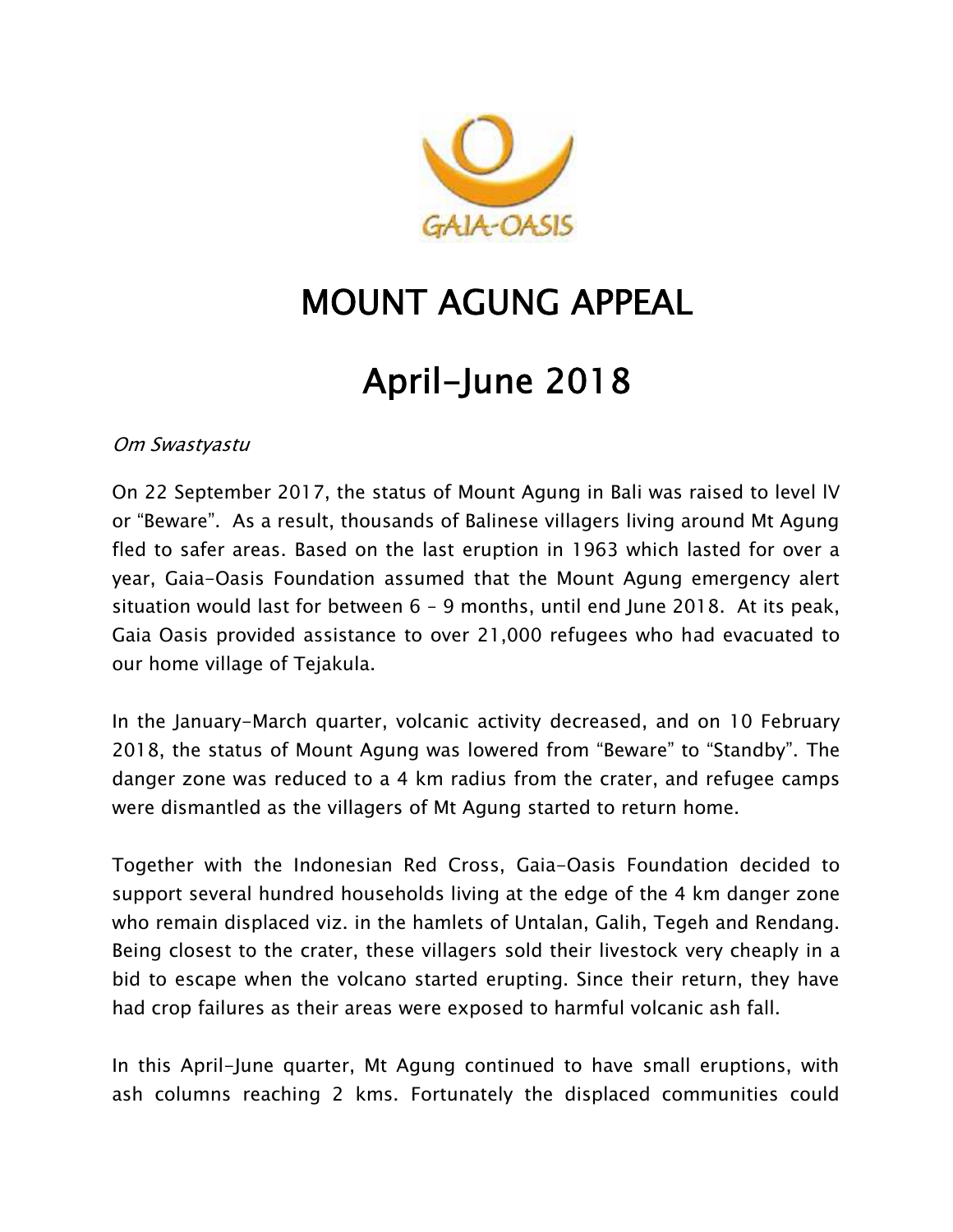return to farm their land and look after their animals during the day. However, since they were on-site, they received minimal or no government support.

In addition to foodstuffs, Gaia-Oasis Foundation also provided peanut, corn and marigold seedlings to the villagers to be planted in communal and individual plots, as short-term cash crop. The first yield from these seeds were harvested in July and contributed to the villagers' income or food stock.

Gaia-Oasis Foundation had set the end June 2018 as a review date, with the intention to close the project shortly thereafter. However, from 28 June, Mt Agung showed increased activity, with Stromboli an eruption that has caused forest fires. The latest scientific data from Indonesia's Volcanology Center (*PVMBG*, *CVGHM*) shows that magma is still moving to the surface; however the effects will be localized to the 4km danger zone and the likelihood of a major explosive eruption is currently very low.



The increased activity has sparked another exodus of villagers from the volcano. As at 19 July, there were 2.894 people in 40 refugee centres, including 208 children, 305 elderly, 6 pregnant mothers and 1 handicapped adult. The Minister of Social Affairs, Idrus Mahram, has guaranteed support for the refugees for the next 3-4 months.In this situation, our Foundation will continue to monitor the situation for another three months. The last tranche of support, USD 4500, will be reserved and only disbursed in case of a major eruption, and a final decision will be taken depending upon developments. Once

all monies are disbursed, a final report with full financial disclosure will be issued and the project will be closed.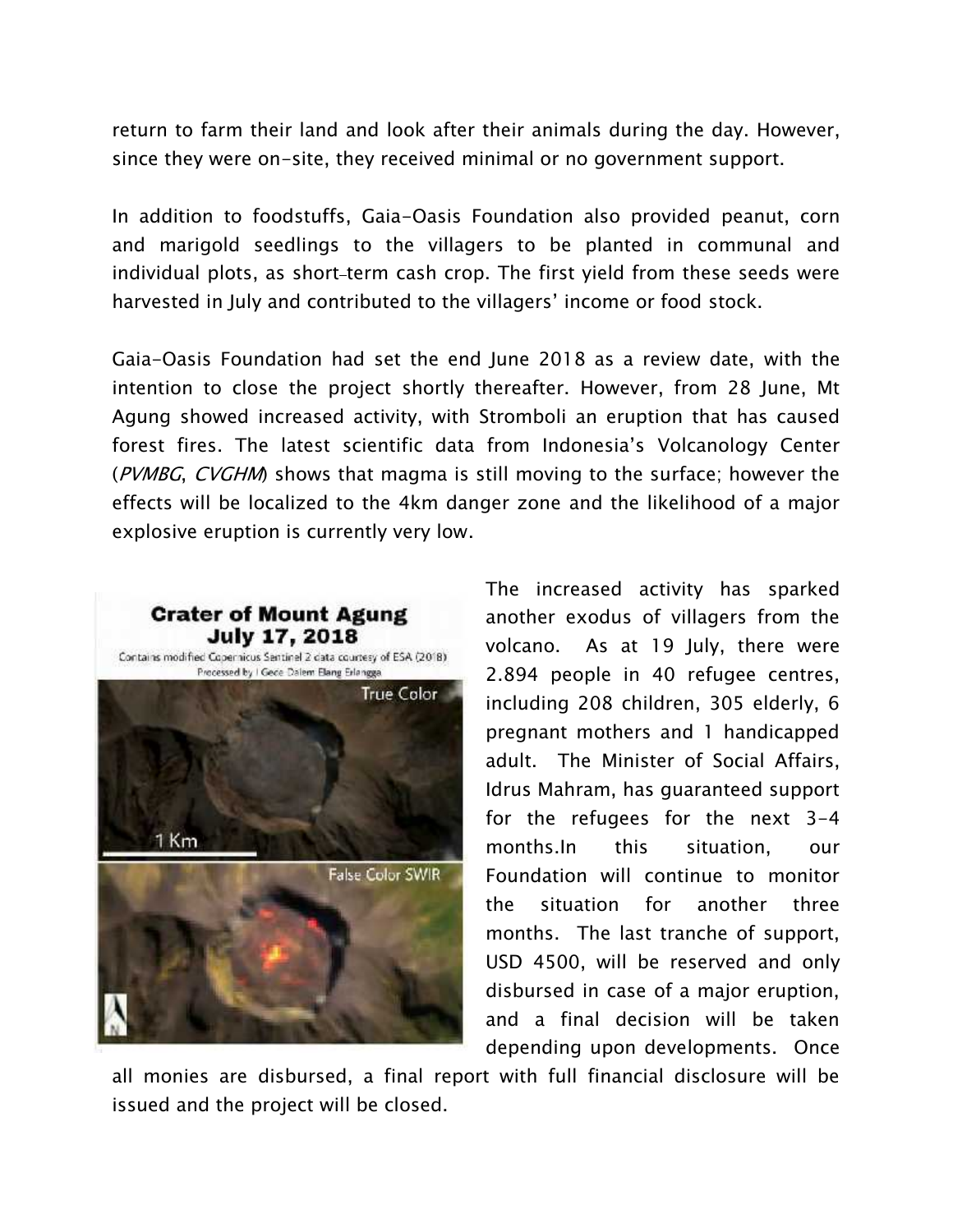#### **MOUNT AGUNG PROGRAM OVERVIEW**

The Gaia-Oasis foundation program has targeted the basic needs of refugees such as:

- 1. WATER & FOOD
- 2. HEALTH
- 3. EDUCATION & INFORMATION

In the third quarter, the foundation program was focused primarily on provision of food and seedlings. After the refugees returned to their homes in February, they could once again access government services for health and education. The Red Cross and the government monetary body (OJK) also provided water and waste disposal systems to the remote hamlets of Galih and Untalan, such that their prime need, as identified by the villagers themselves, was food; preferably also some cash crops. Although the government provided rice, no other foodstuffs were provided and the villagers were unable to go back to farming as a source of living, due to crop damage from volcanic ash. Even when rice was provided, often the supplies given were inadequate as, due to social pressure, rice meant for refugees families had to be shared with other villagers in Untalan living outside the refugee zone.

### **THIRD QUARTER FINANCIAL REPORT**

To date, our foundation has raised \$ 24,485 for the Mt Agung appeal. Of this, we have spent approximately \$19.441 (Qtr 1 \$10.736, Qtr 2 \$4.180, Qtr 3 \$4.525) The remaining funds will be held in reserve as the condition of Mount Agung is not stable yet.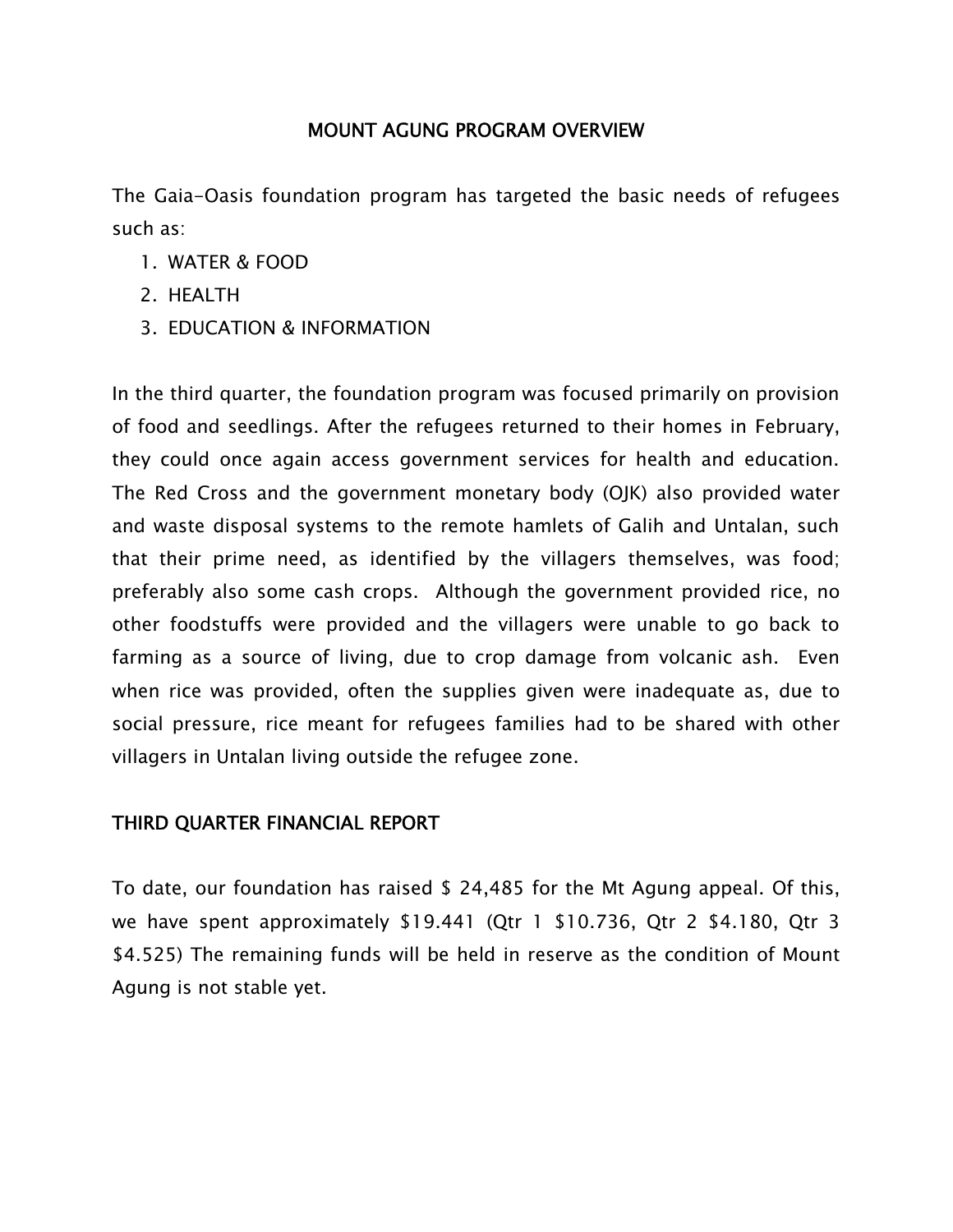#### **GAIA-OASIS FOUNDATION FINANCIAL REPORT TO SUPPORT REFUGEES MOUNT AGUNG**

| <b>BIDANG KEGIATAN</b>                   | ANGGARAN<br><b>PROYEK</b> | <b>PROJECT</b><br>COST TO<br><b>DATE</b> | BIAYA<br>SELAMA<br>TRIWULAN 1 | BIAYA<br>SELAMA<br><b>TRIWULAN 2</b> | BIAYA<br>SELAMA<br>TRIWULAN 3 | <b>DANA</b><br><b>BELUM</b><br><b>TERSALUR</b> |
|------------------------------------------|---------------------------|------------------------------------------|-------------------------------|--------------------------------------|-------------------------------|------------------------------------------------|
| <b>Donations Accepted</b>                | \$24,485                  |                                          |                               |                                      |                               |                                                |
| Program Budget                           | \$23,916                  |                                          |                               |                                      |                               |                                                |
| <b>Unallocated</b>                       | \$569                     |                                          |                               |                                      |                               | \$569                                          |
| Water and food assistance :              | \$19,144                  | \$14,668                                 | \$6,264                       | \$3,879                              | \$4,525                       | \$4,476                                        |
| Foodstuff                                |                           |                                          | \$2,945                       | \$3,735                              | \$4,332                       |                                                |
| Food and flower seeds                    |                           |                                          |                               | \$64                                 | \$175                         |                                                |
| Water purification                       |                           |                                          | \$2,518                       | \$0                                  | \$18                          |                                                |
| Cooking Gas                              |                           |                                          | \$553                         | \$81                                 | \$0                           |                                                |
| Logistics Transportation                 |                           |                                          | \$248                         | \$0                                  | \$0                           |                                                |
|                                          |                           |                                          |                               |                                      |                               |                                                |
| Health and safety assistance:            | \$3,491                   | \$3,491                                  | \$3,190                       | \$301                                | \$0                           | \$0                                            |
| <b>Emergency Toilet</b>                  |                           |                                          | \$1,116                       | \$301                                | \$0                           |                                                |
| Safety (mask, goggle, lamp)              |                           |                                          | \$1,522                       | \$0                                  | \$0                           |                                                |
| Child & infant health                    |                           |                                          | \$244                         | \$0                                  | \$0                           |                                                |
| Garbage disposal, ecological<br>utensils |                           |                                          | \$309                         | \$0                                  | \$0                           |                                                |
| Education & information assistance:      | \$1,281                   | \$1,281                                  | \$1,281                       | \$0                                  | \$0                           | \$0                                            |
| 430 stationery sets                      |                           |                                          | \$1,065                       | \$0                                  | \$0                           |                                                |
| 1 television                             |                           |                                          | \$216                         | \$0                                  | \$0                           |                                                |
|                                          |                           |                                          |                               |                                      |                               |                                                |
|                                          |                           | \$19,440                                 | \$10,736                      | \$4,180                              | \$4,525                       | \$5.045                                        |

1 USD = Rp 13.500,-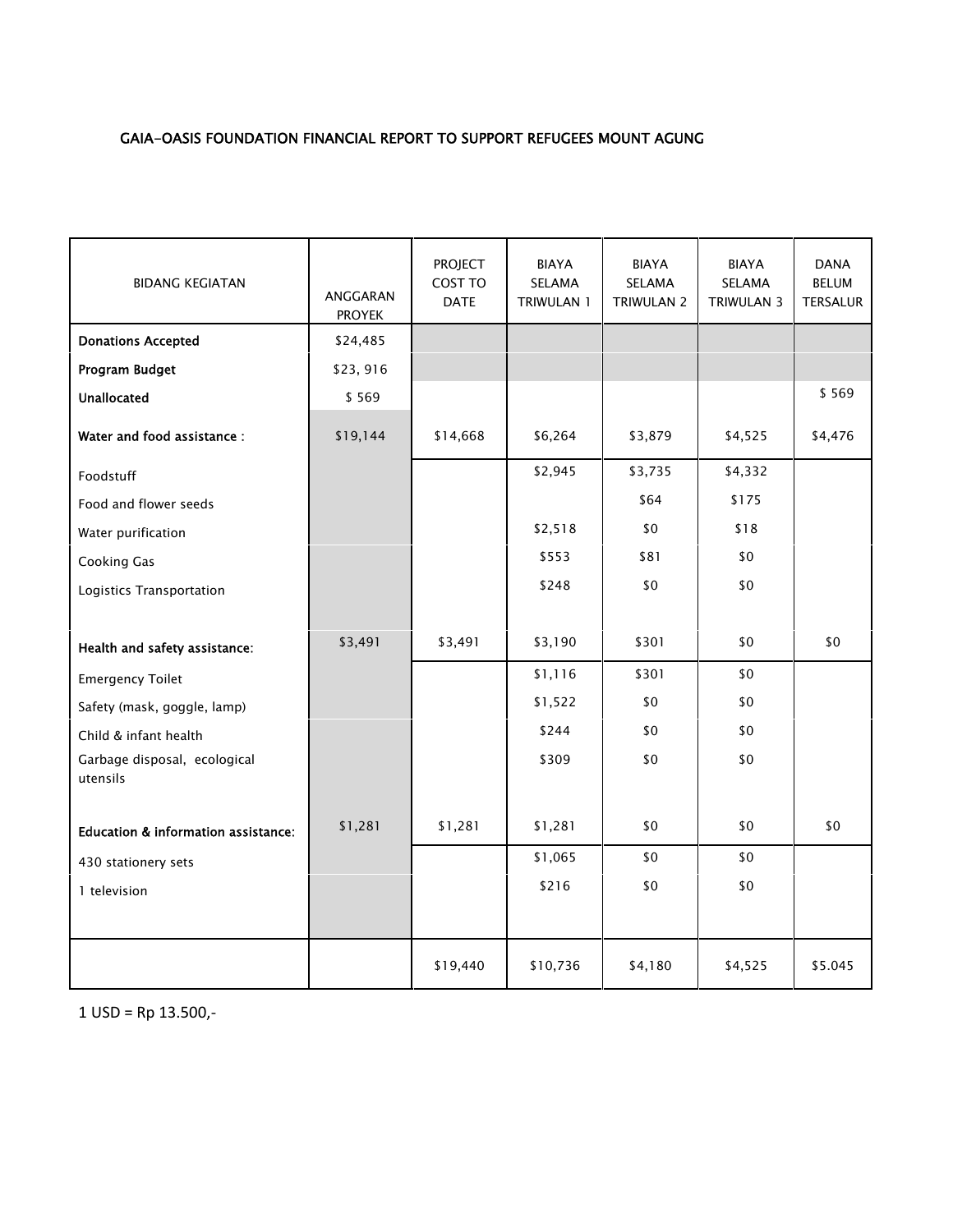#### **THIRD QUARTER REPORT 2018**

In this period, we undertook activities to support the refugees as follows :

#### **A. Food and seedlings**

In this period, Gaia-Oasis continued to assist the villagers of Galih and Untalan hamlets. The villagers' farms are within the 4 km danger zone, hence they work in their farms during the day, but sleep outside the 4km zone at night. As in previous periods, we provided the 186 villagers with foodstuff such as rice, oil, peanut, anchovies, organic palm sugar, onion, and garlic.

In this period, we gave more seedlings to the 112 villagers in Untalan, as they were quite excited when we gave them peanuts in the previous quarter and asked us for more cash crops. From 33 kgs of seedlings which we gave them and which were planted in March, the villagers have managed to get a yield of 165 kgs of dried peanuts in July. This was better than we had hoped for, as the villagers doubted if the crop would grow well due to unseasonal rains and occasional ashfalls. Although this is not an optimal yield, it is still quite good and was sufficient for food and to supplement their income, especially as the villagers incurred no costs for fertilizers and relied on their own labour.

Our Foundation was happy to see that villagers took their own initiative to enter a "ngadas" agreement with business owners nearby, whereby the Untalan villages undertook to look after the owners' cows and in turn, they could use the cow dung and would get 25% of the value of the cow when sold.

In addition to just selling dried peanuts, the villagers also made peanut crackers which they sold for a higher profit. Overall, all parties were very pleased with this outcome.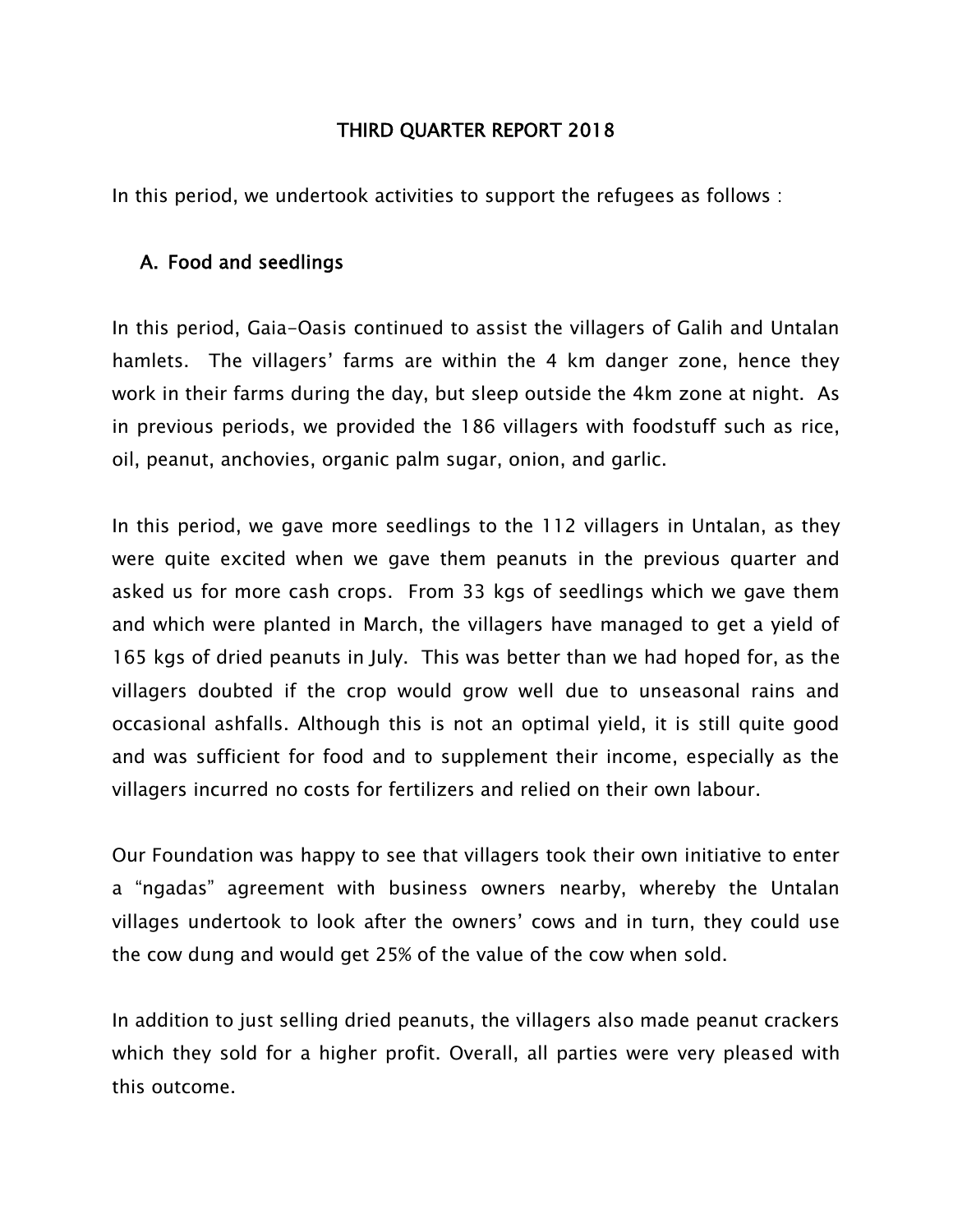In April, we gave another 49.5 kgs of peanut seedlings to Untalan, which the villagers planted in a communal plot and also on individual land. These seedlings will likely be ready for harvest in August or September. In May, we did not provide seedlings pending the outcome of the March and April planting. In June, we provided corn and marigold flower seedlings on the villagers' request, as they had successfully planted these items before and wanted to try again.

On 28 June 2018, Mt Agung had an eruption which spewed volcanic ash 2.5 kms into the atmosphere. Residents in Untalan fled to the Village Hall, 5 kms from the crater. Residents in Galih fled to Treteg Hamlet, 12 km from the crater. In this situation, the villagers have put all plans to plant on hold.



**Handover of Foodstuff, Corn and Morigold Flower Seeds**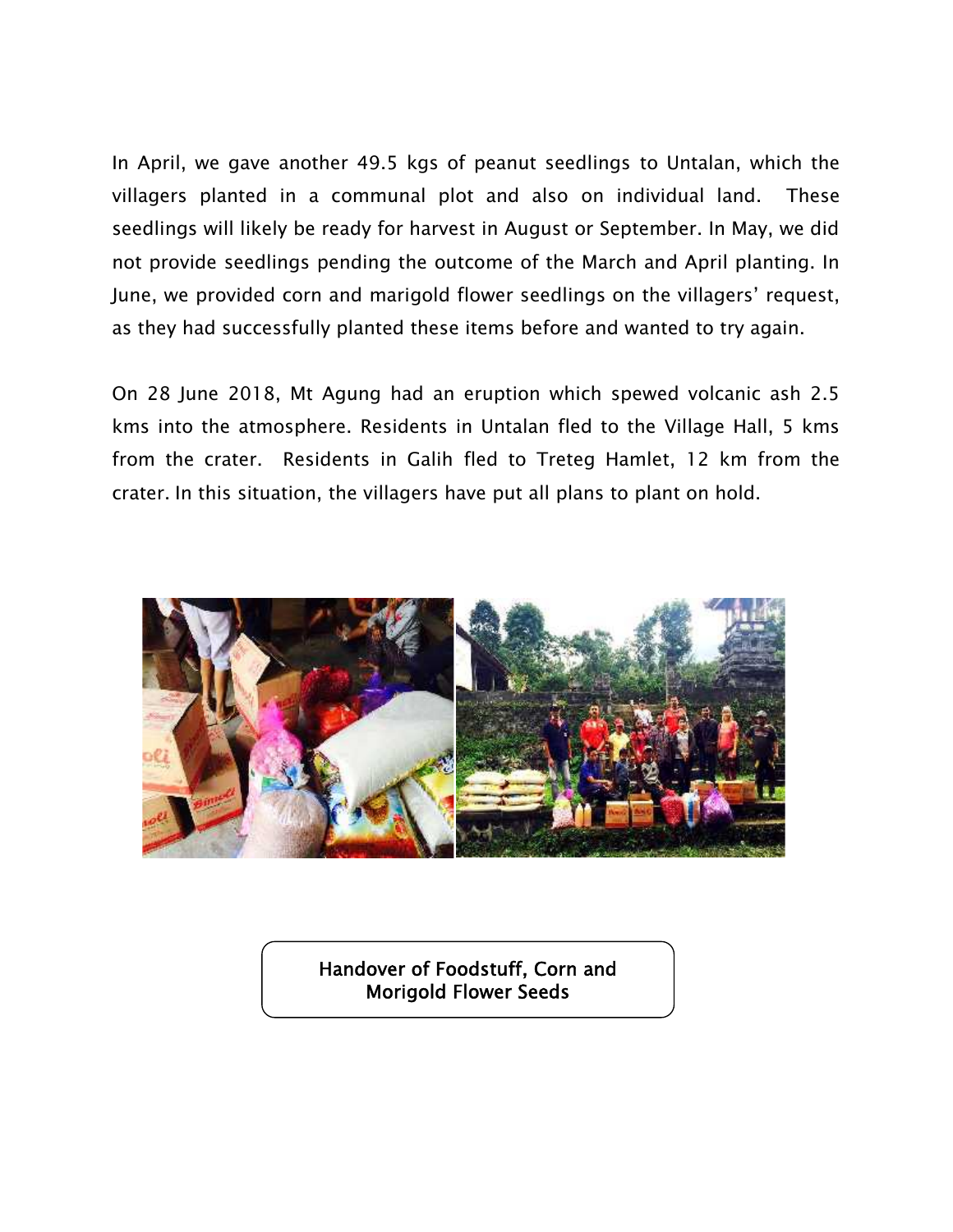

**Marigold Garden in Galih**



**Handover foodstuff & seedling to Untalan Hamlet**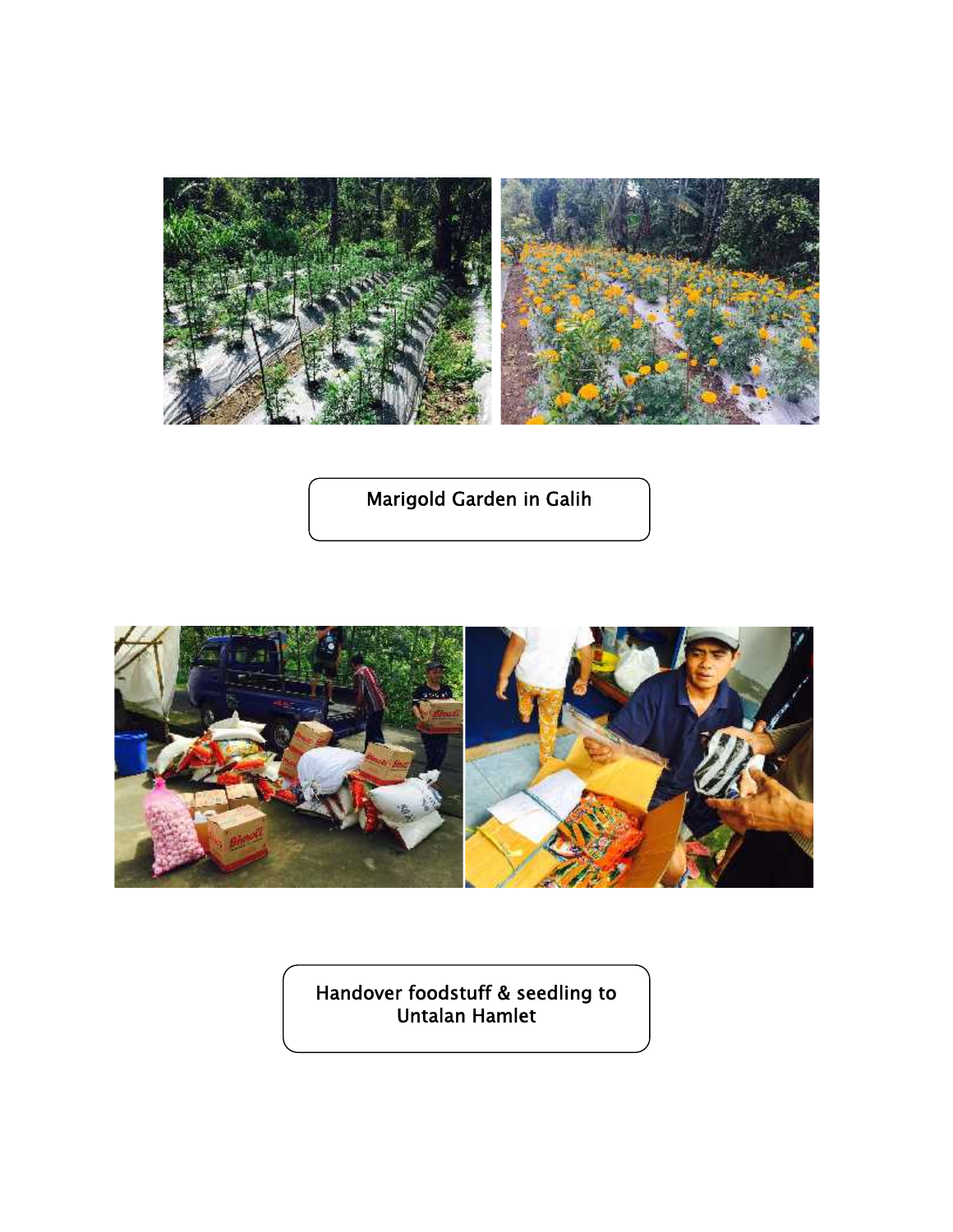

**Peanut yield and cow farming in Untalan Hamlet**

In this quarter, Gaia-Oasis Foundation spent IDR 58.730.000 for foodstuff including transport and meals for the driver. For seedlings, Gaia-Oasis Foundation spent IDR 2.360.000.

### **B. Repurposing facilities after the refugees' return**

1. Water Filtration System : value Rp 33.100.000

Earlier on, Gaia Oasis Foundation had provided a water filtration system to ensure clean water for refugees in Buleleng. After the refugee centres closed, as agreed with the donors, the system was handed over to the village to be repurposed for other social needs. On May 7, 2018, the Gaia- Oasis Foundation handed over the water filtration system to the Bumdes organization in Tejakula, with the proviso that the filtration system would be redeployed for refugees should they return to Tejakula. The Bumdes Organization undertook to use the filtration system to produce clean drinking water for sale and for use in government offices, reducing plastic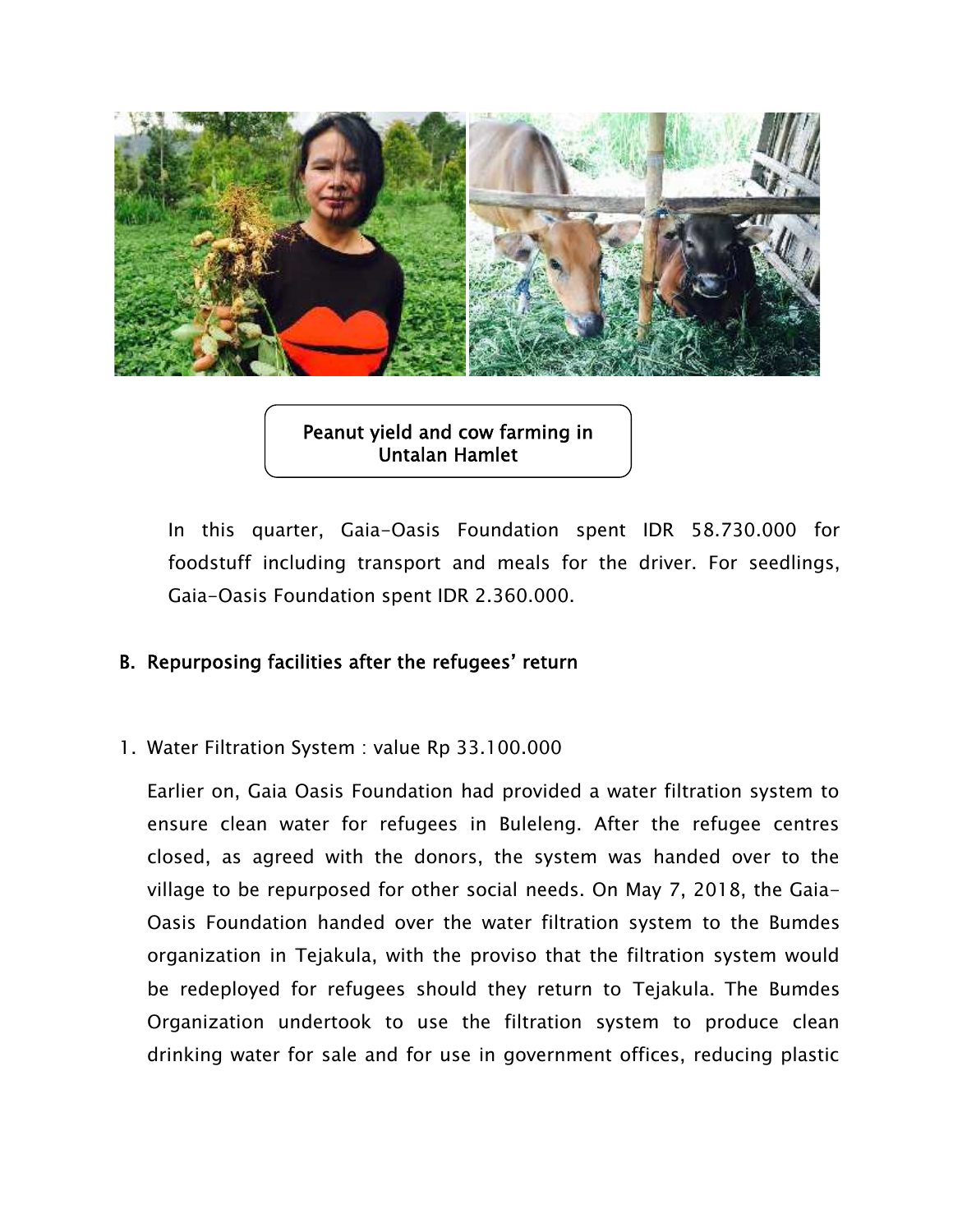waste. The profits would be used for waste management, and for village social programs.

Before the handover, the Health Office in Singaraja conducted water tests to ensure the output met all required health criteria. We have spent IDR 242.000 for water tests bacteriological and chemical examination at the Health Office in Singaraja. The following test results we have received:



### **Bacteriological Examination Of Water Filter Machine**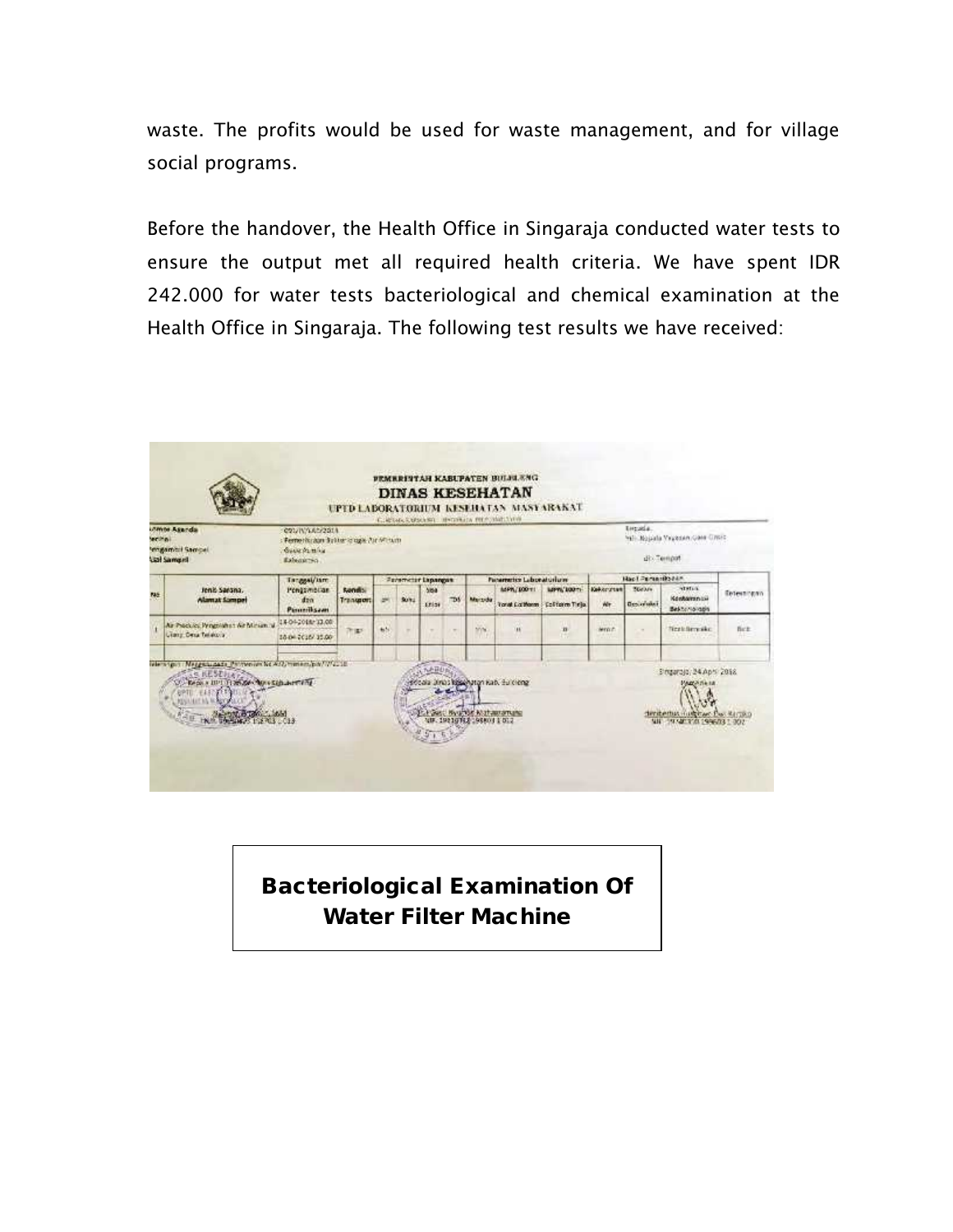| <b>Purched</b> | no Seguro<br><b>Personald Samoe</b><br>North Morina I ¢                                                       | <b>JOHN PHYLIAMS STERN</b><br><b>Gade Attrice</b><br>13848 2421 16 UL ALX         |                                      |                                          | Penel Gary Cross de Berris das Alt fabrico |                                                   |                                               |                               |                                |                                                                                                 |                                                  | 1011                                    | departm.<br><b>SOFTEN</b><br>Wester Cule Sect | ai - Terront:                             |             |                                                                               |                                      |                                            |
|----------------|---------------------------------------------------------------------------------------------------------------|-----------------------------------------------------------------------------------|--------------------------------------|------------------------------------------|--------------------------------------------|---------------------------------------------------|-----------------------------------------------|-------------------------------|--------------------------------|-------------------------------------------------------------------------------------------------|--------------------------------------------------|-----------------------------------------|-----------------------------------------------|-------------------------------------------|-------------|-------------------------------------------------------------------------------|--------------------------------------|--------------------------------------------|
|                | Jeris Barana<br><b>District Sampel</b>                                                                        | <b>EXTURNS</b><br><b>Postereter</b><br><b>KENDY Air Denuty</b><br>Mag. An Ministr | <b>Ums</b><br>TERR<br><b>Bortzon</b> | <b>STAR</b><br><b>TES</b><br>10013<br>30 | <b>ATU</b><br><b>Colemba</b><br>Y.<br>u    | 2159.<br><b>Test</b><br>Tistate<br><b>Service</b> | ×<br><b>Kudnu</b><br>Lidera # 2<br>E done ± 3 | NW<br><b>Marra</b><br>39<br>耳 | max1<br><b>Sed</b><br>n.<br>W. | <b>TYL<sup>4</sup></b><br>23                                                                    | 11477<br><b>Routela Resolution</b><br>531<br>500 | <b>Fair</b><br><b>Warida</b><br>$1 + 1$ | 建設車<br>nuril.<br><b>Manager</b><br>45<br>2.4  | ment I men<br><b>BUSINES</b><br>31<br>SG. | Mitte<br>з  | pet<br>$9.5 - 5.9$<br>$15 - 1.7$                                              | mapfi<br>Schlat<br>36<br>$T_{\rm H}$ | a-tax)<br><b>DECK UNITS</b><br>$10-$<br>1b |
|                | <b>Richmein</b><br><b>GAILES TWANTS</b>                                                                       | <b>AIFWIND</b>                                                                    | 「毛房子<br><b>NOTAR</b>                 | 111                                      | $\alpha$                                   | Tidwe<br>ferein                                   | ve.                                           | 1:04<br>Belova ile            | 260                            | 0.25                                                                                            | 284                                              | 36                                      | 0.88                                          | <b>IE 1931</b>                            | <b>HEAR</b> | $+1$                                                                          | K×                                   | 3,05                                       |
| <b>Kall</b>    | Mental Assessed as Diversality<br>114-328-2127<br>THE PERSON NAMED IN COLUMN TO PERSON NAMED IN COLUMN TO PUT | PERMIT NO SOARNIFORM TATEL<br>capitral Dias Sea Sea                               |                                      |                                          |                                            |                                                   |                                               |                               | <b>Talkit</b><br>$-105$        | provides. Kelturagen Helistens<br>Cours revoltion Manual a richer<br><b>W. BALLY REALT (42)</b> |                                                  |                                         |                                               |                                           |             | -Занджаль, 49 Аргіі 2014.<br>Missile Manager Cock Ward<br>NH IVACAZONICA 1813 | <b>Portrait &amp; KA</b>             |                                            |

**Water Chemistry Examination Results of Filter Machines**

### 2. Emergency Toilet value Rp 19.124.700

In keeping with our commitment to ensure donations are fully utilized, Gaia-Oasis Foundation had previously agreed with the Red Cross that all Emergency Toilets built would be redeployed for the use of local communities, after the refugees returned.

Accordingly, we undertook a field check and found that 12 out of the 14 toilets built are being reused, as per our original planning. The toilets were reused by local villagers, a kindergarten, a marine business, a community centre and 2 village halls. Only the 2 toilets built in Tembok remain unused as they were located in a field far from village houses;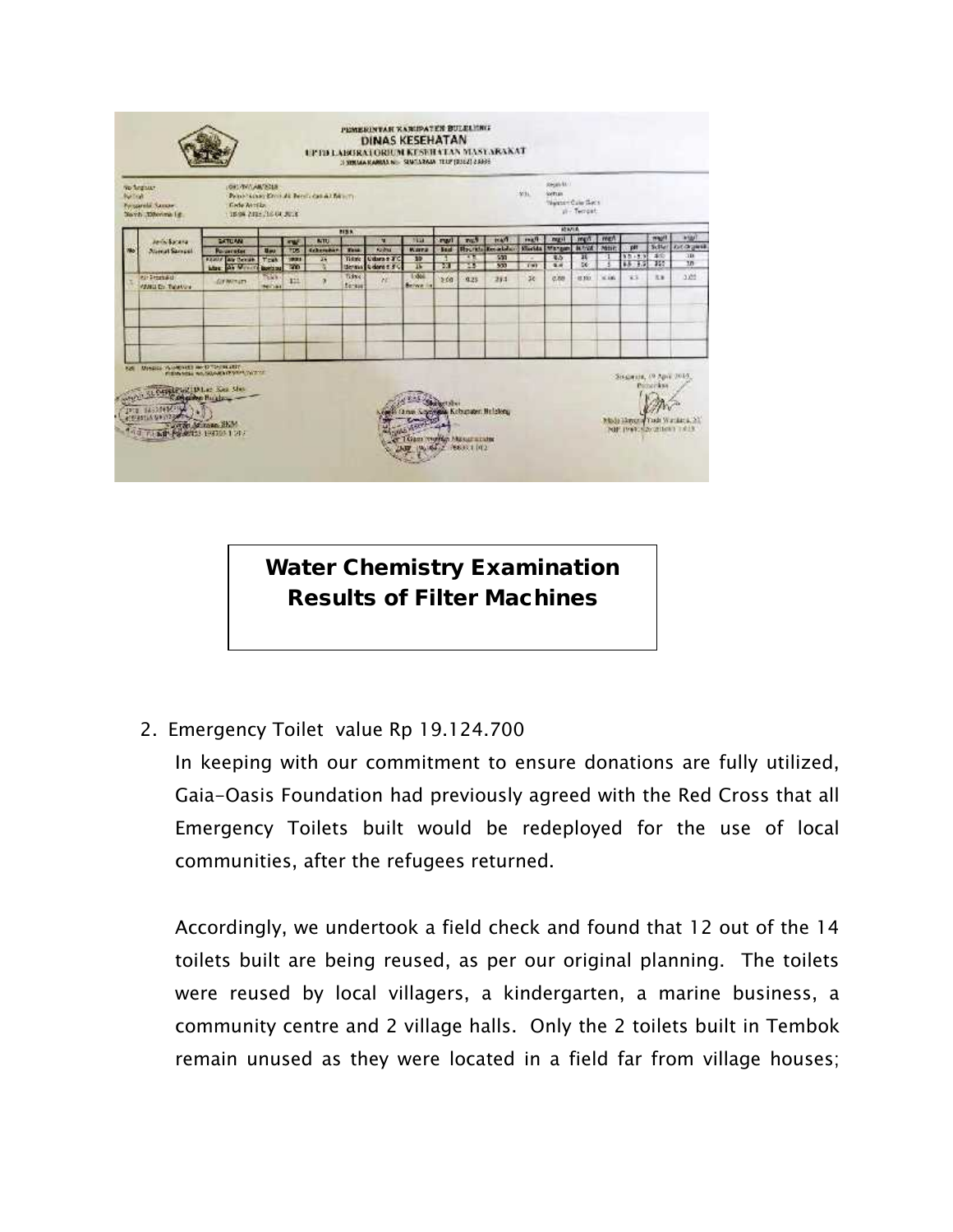however these 2 toilets were still being well maintained by the local people in anticipation of the refugees returning.

3. Other assets and items such as a television, undistributed N95 dust masks and safety goggles were handed over to the Village Municipal Waste team, the health centre and the Red Cross. We did these as these workers are at the frontline of any disaster event, and would find these items useful.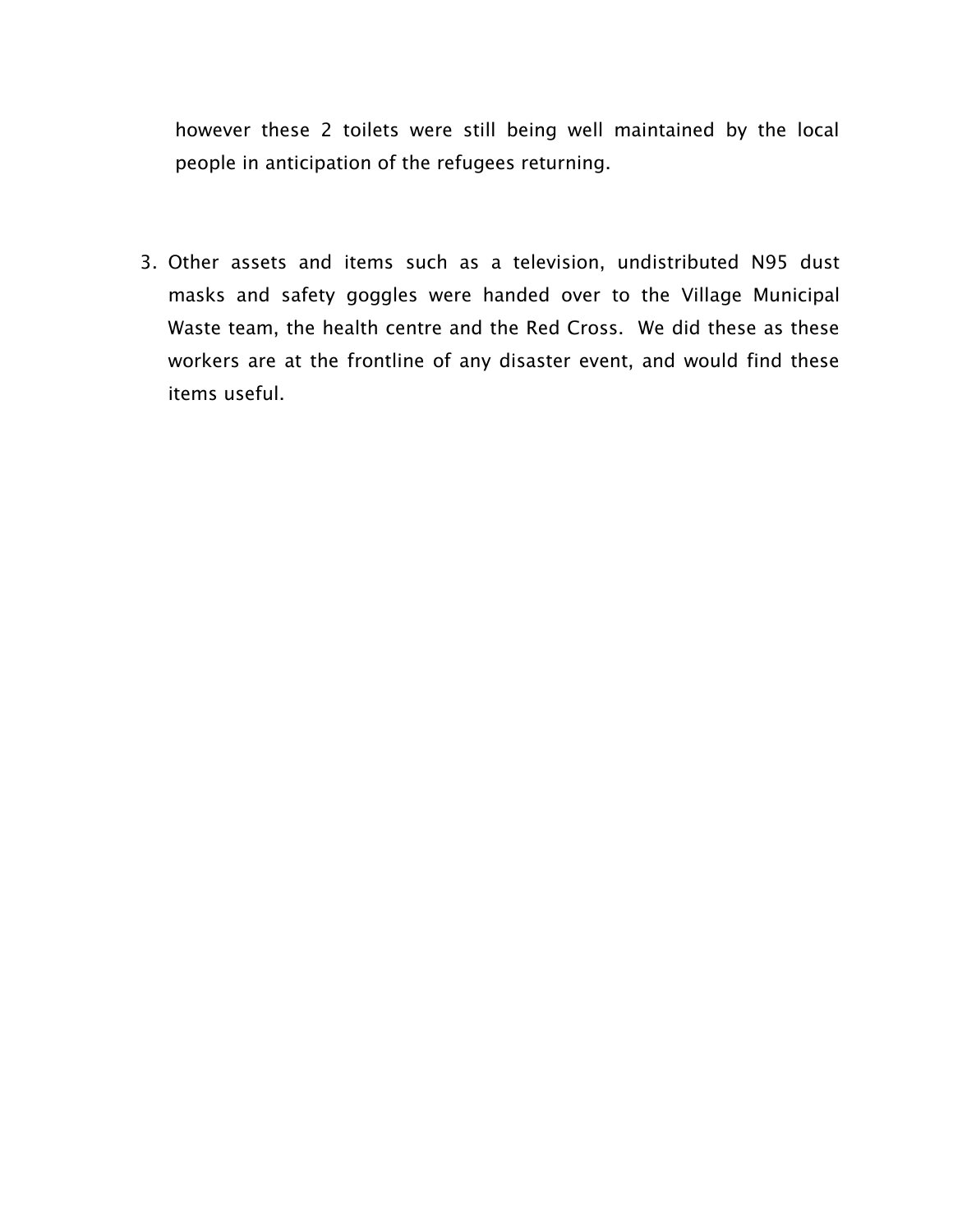#### **DONATION AND SUPPORT OF GAIA-OASIS FOUNDATION**

#### **Fundraising**

The Gaia-Oasis Foundation fundraises through direct appeals and through its website:http://www.gaia-oasis.com/gaia-foundation/mount-agung-appeal/ Information is delivered in two languages, English and German. Fundraising had met the target in the first Quarter, so we did not raise funds for expenditures in the second and third quarters.

To make a good relationship with donors, our foundation sent every activities regarding the funds allocation and activities that have been carried out.

### **Our Work Partners:**

Gaia-Oasis Foundation would like to say thank for everyone as individual or organizations that support our foundation to help refugees of Mount Agung.

Social Department Singaraja, Buleleng Regency. Head of Tejakula Village. International Red Cross, Buleleng Regency. Bumdes Village Waste Organisation, Tejakula. Red Cross Karangasem Regency.